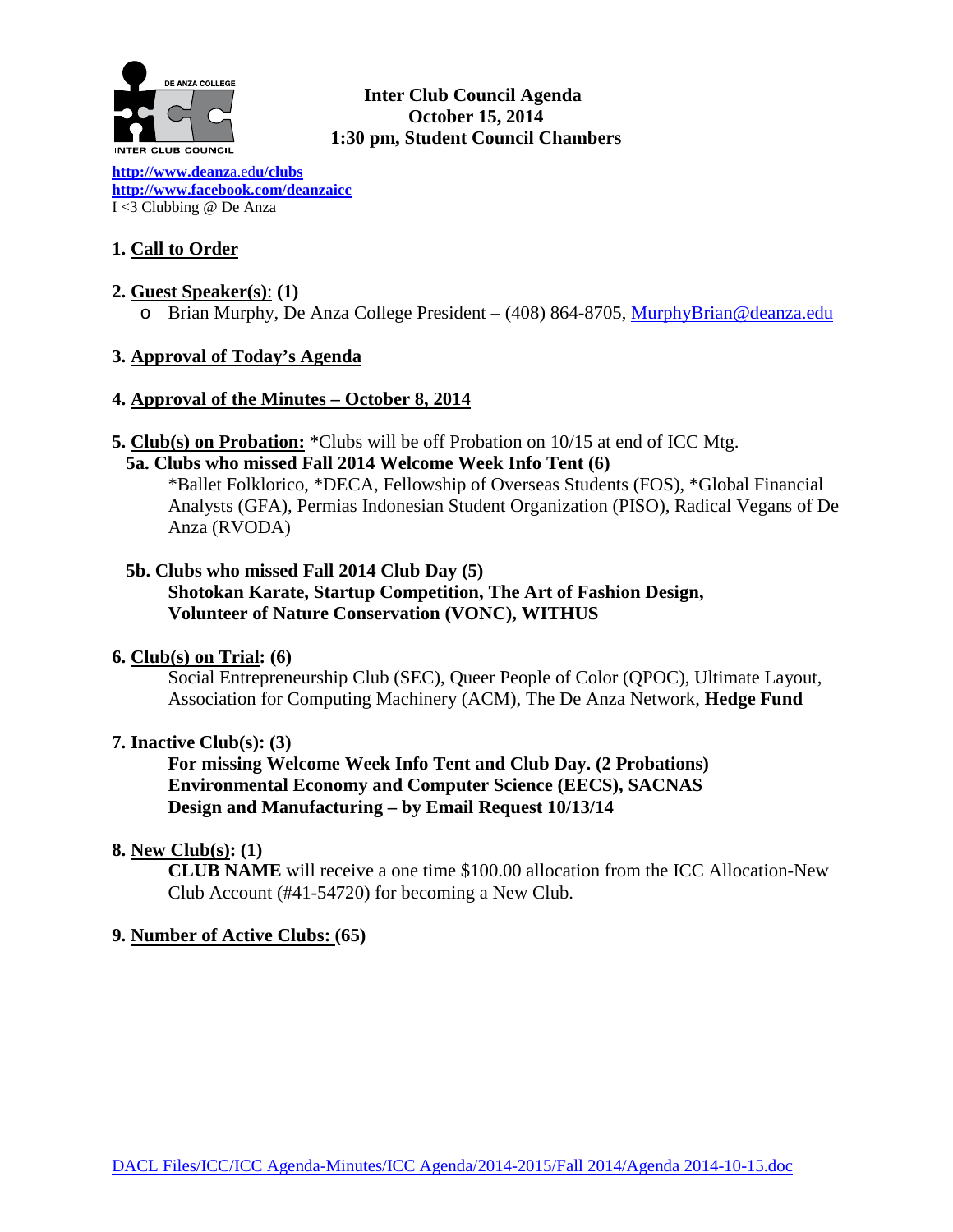#### **10. Calendars**

### **9.1 ICC/Club Calendar of Events as of 10/14/14** Information is from the Event Planning Request Form (**New Information in Bold**/ \* Money collected)

| <b>Tues Oct 21</b> | Forum Discussion (Board of Trustees) hosted by Green Party -                     |
|--------------------|----------------------------------------------------------------------------------|
|                    | 11:30am – 1:30pm, Conference Room A                                              |
| Tues Oct 21        | <b>National Anti-Bullying Awareness Day (Hug Day) hosted by</b>                  |
|                    | Anti-Bullying Club (ABC) – 10:30am – 2:30pm, Main Quad-North                     |
| Wed Oct 22         | <b>Student Outreach Event, National Day of Action Against Police Brutality</b>   |
|                    | hosted by Students for Justice (SFJ) – 11:00am – 4:00pm Main Quad-West           |
|                    | Thurs Oct 30 Dia de los Muertos Event hosted by LEAD! -9:00am -5:00pm, Main Quad |
| Fri Nov 14         | The Masquerade hosted by $ICC - 9:00 \text{pm} - Midnight$ ,                     |
|                    | <b>Conference Room A/B</b>                                                       |
| Sat & Sun          | Martial Arts Workshop & Practice hosted by Shotokan Karate Club –                |
| 11/15&16           | $10:00am - 4:00pm, PE14$                                                         |
| Thur Nov 20        | Film & Discussion event hosted by Inclusability $-3:45$ pm $-6:30$ pm,           |
|                    | <b>Conference Room A</b>                                                         |
|                    |                                                                                  |

#### **9.2 DASB Calendar of Events as of 10/14/14**

 Information is from the Event Planning Request Form (**New Information in Bold**/ \* Money collected)

Wed Oct 15 Diversity Awareness Speaker Event – 11:00am – 2:00pm, Conference Rm A Thurs Oct 30 Halloween Event – 11:30am – 1:00pm, Campus Center Patio Stage Thurs Oct 30 Horror Movie Night – 6:00pm – 9:30pm, Student Council Chambers

#### **10. ICC/Club Account Balance Status (New Information in Bold) (As of 10/14/14)**

| <b>Club/ICC Allocation Account</b>     | (#41-54730)   | \$9,350.00 |
|----------------------------------------|---------------|------------|
| <b>ICC Allocation-New Club Account</b> | $(#41-54720)$ | \$1,900.00 |
| <b>ICC Emergency Relief Account</b>    | $(H44-4289)$  | \$4,775.40 |
| <b>ICC Events Award Account</b>        | $(H41-54600)$ | \$9,017.00 |
| <b>ICC Inactive Hold</b>               | $(H44-4300)$  | \$8,836.78 |
| <b>ICC Scholarship Account</b>         | $(H44-4310)$  | \$8,037.00 |
| <b>ICC</b>                             | $(#44-4320)$  | \$2,541.21 |

**(Info/Action)** 

#### **11. Business**

|  | 11.1 | <b>ICC Chair Elections</b> |
|--|------|----------------------------|
|--|------|----------------------------|

- 1. Daniel Chiu
- 2. Omer Yosef